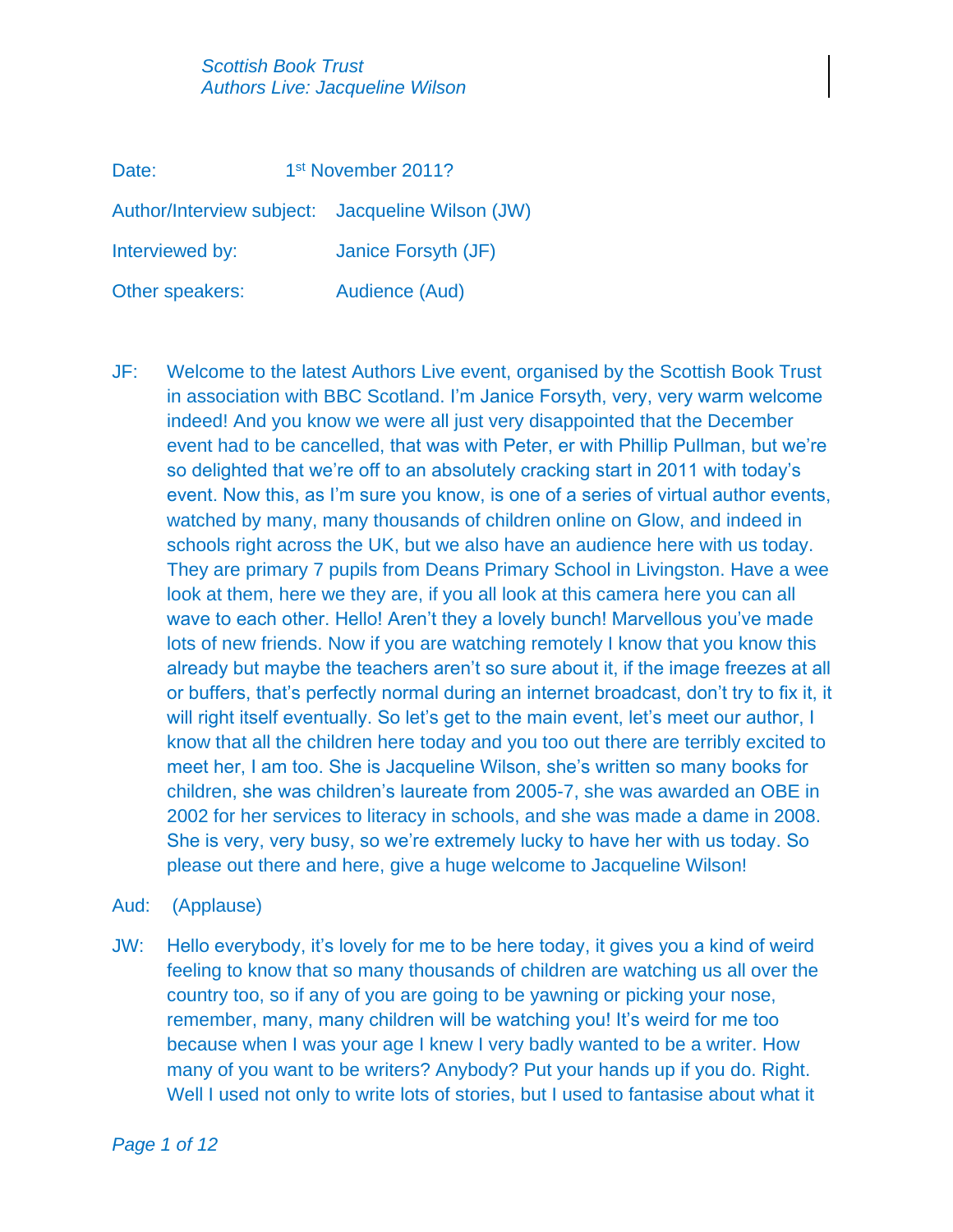would be like to be a famous writer, and when I used to go to school I had to go about half an hours walk to school. I used to pretend that I was being interviewed or giving talks about my books, and it's so weird now that many, many years later, these things are actually happening in real life for me. Now it was the only thing I was any good at when I was at school, writing. I was totally hopeless at maths, anybody here in the audience here really, really useless at any kind of arithmetic, anybody? Yes! Well I was the sort of person that when we had problems, when we had those problems where, you know, you have three men in a field and it takes them seven days to dig a hole and it says how long will it take fifteen men – I would never get to grips with the actual mathematical problem, I would just think 'why are these men digging a hole in the field? What's it for? Is it a swimming pool?', and everybody else would be writing down the answer, and I never worked out how to do it. So I wasn't very good at most school subjects. I was awful also awful at any kind of sporty thing, anybody here really hate it when you do rounders or netball or P.E at all? Oh, no, really sporty kids. I was useless! I was reasonably popular at school, but when it came to picking teams everybody would say 'well I'll have anybody, but not Jackie', 'cause I couldn't catch a ball, I couldn't throw a ball, I couldn't run fast, and it was pretty humiliating. So it was wonderful that I could write stories, and sometimes the teachers liked my stories so much they would actually call me to the front of the classroom, and I'd have to read aloud my story. And in year 5, I had my most favourite teacher of all, MR Townshend, he was so lovely, and he gave us all writing projects to do, and I said solemnly that I wanted to write a novel, and he didn't laugh at me, he said 'good for you Jacqueline, go ahead with it', and do you know I have still got it! Here it is, it's falling to bits, and it's got a very silly title, it's called The Maggots. That was the surname of this great big family – I loved to write about big families 'cause I was an only child and I thought what fun it would be to have lots and lots of brothers and sisters. Em now I'd called this a novel but as you can see it's only about fourteen/fifteen pages long, but I thought I'd written a really, really long book. And this family is pretty similar to the sort of families I write about nowadays, because there's a mum and a dad who've got all sorts of worries and problems, I've actually drawn little frowny lines on the mum's forehead, and they've got one, two, three, four, five, six, Seven children: there's a teenager, who's very full of herself and stays out late with her boyfriend, and worries her mum terribly; there's a rather earnest girl, with glasses, who loves reading; there's a girl with plaits, who's desperate to be an actress; there are identical twins, who keep playing tricks on people and get up to mischief; there's a shy little boy who gets teased, and there's a very fierce funny little girl with an awful lot of curly hair. Now do these actually remind you of any of the characters I write about now, even at the age of nine, or ten, I was writing the sort of stories that I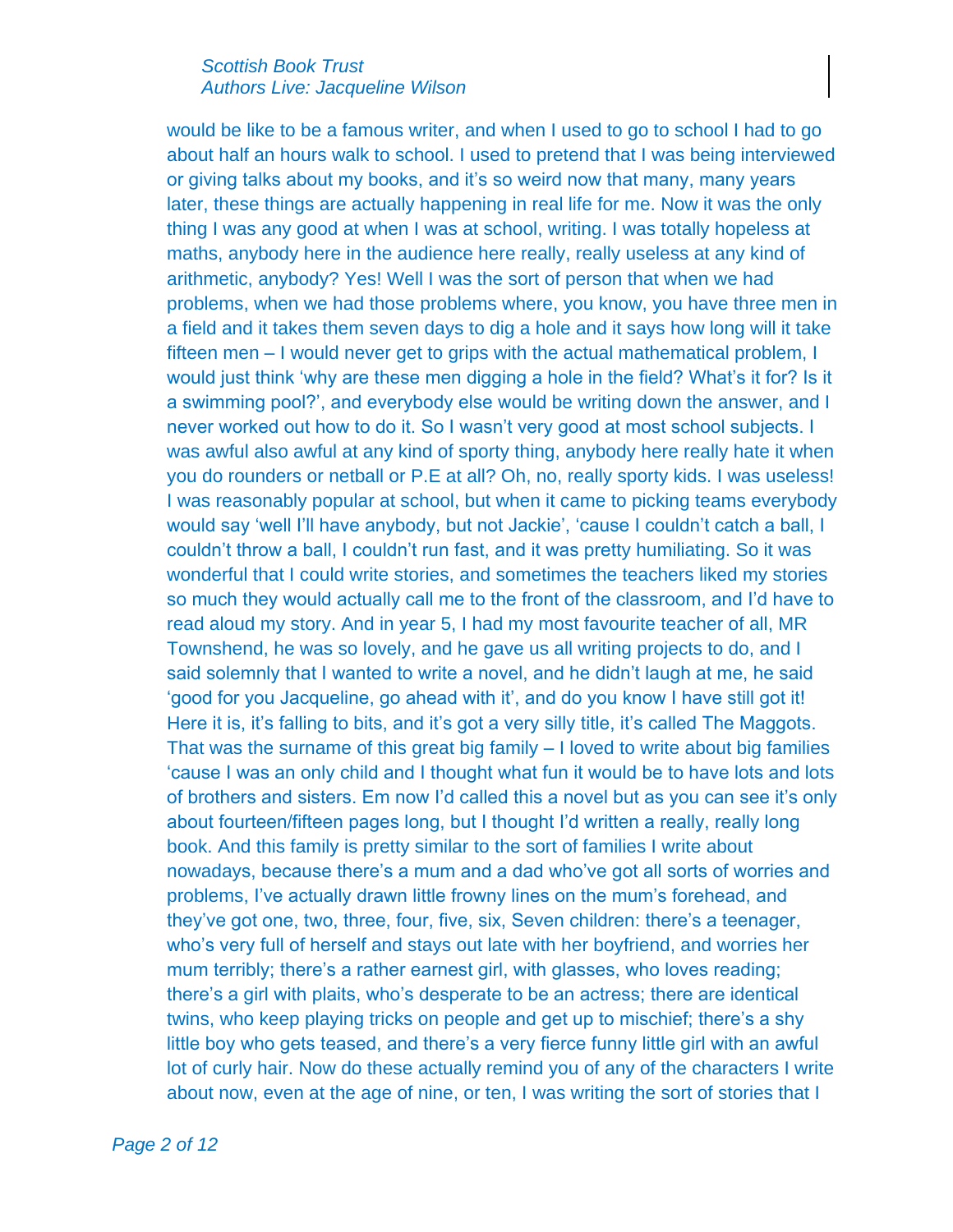write nowadays. My writing style though certainly was a bit embarrassing, and I would blush if I read any of it aloud to you, because it's really not that good, but it shows I was trying. And so that is how I wrote stories when I was your age. So I wonder do you have any ideas about how I write my stories now, do you imagine me sitting in front of a state of the art computer, or maybe lying back on a sofa, dictating to a secretary, no? I do it in exactly the same way, in a notebook with a pen, every morning, even this morning, I took out my notebook as soon as I wake up, sit up in bed and start writing. Now this story that I'm writing at the moment, it doesn't just fill this notebook, I think this is the fifth notebook, and now that's chapter fifteen, and actually my handwriting is nowhere near as neat as it was when I was a little girl. But this is the way I like to write, I often change my mind, I cross things out, I'm in my own private little world, writing away, and then when I've finished writing the entire story in longhand, then I have to sit down at my computer and type it all out, which is quite a task because often I can barely read my own handwriting, and then that is the time when I stop being creative and writing just for myself, then when I'm typing it out on the computer I can change all the different bits and pieces, I can hone my paragraphs, I can think of more interesting ways of expressing things. I can also think of my readers and think 'now will they find this bit boring?' or 'will they understand this bit?', and I sort things out as I go. So that is all the practical bit, the typing out on the computer part, the exciting lovely bit is when I'm writing, and also I'm gonna tell you something that possibly might irritate some of your teachers, I don't plan it all out beforehand. That's because I've written so many books, it's about a hundred books now, but somehow there's something in my brain that knows how to pace a book, how to work it all out, how to have exciting bits and then come to the right sort of conclusion. So when I start writing my stories now, I just think as vividly as I can of the characters, try and make them as real to me as my own best friend is, and then when I know all about them I just have some very rough idea of what they're gonna be thinking what's gonna happen to them, I start writing, and that's what makes it exciting for me, because I don't know what's gonna happen on the next page, or in the middle, or even at the end, and so it keeps me going. I find if I plan it all out carefully I've got fed up with the story before I even start. So I love, I love the whole idea of going into shops and choosing lovely notebooks, I have all sorts of different pens, I'd tried my hardest to make writing as fun and as interesting as I can because I don't actually always feel like writing. Lots of people think that writers suddenly, it's as if a light goes on in their head, inspiration, and I have to sit down to write. Often I really have to push myself, make myself actually sit up and start writing, but the moment I'm in my own imaginary world then somehow it takes over and it's not as if I'm actually, me, writing a story, it's almost as if there's a television screen inside my head, and I'm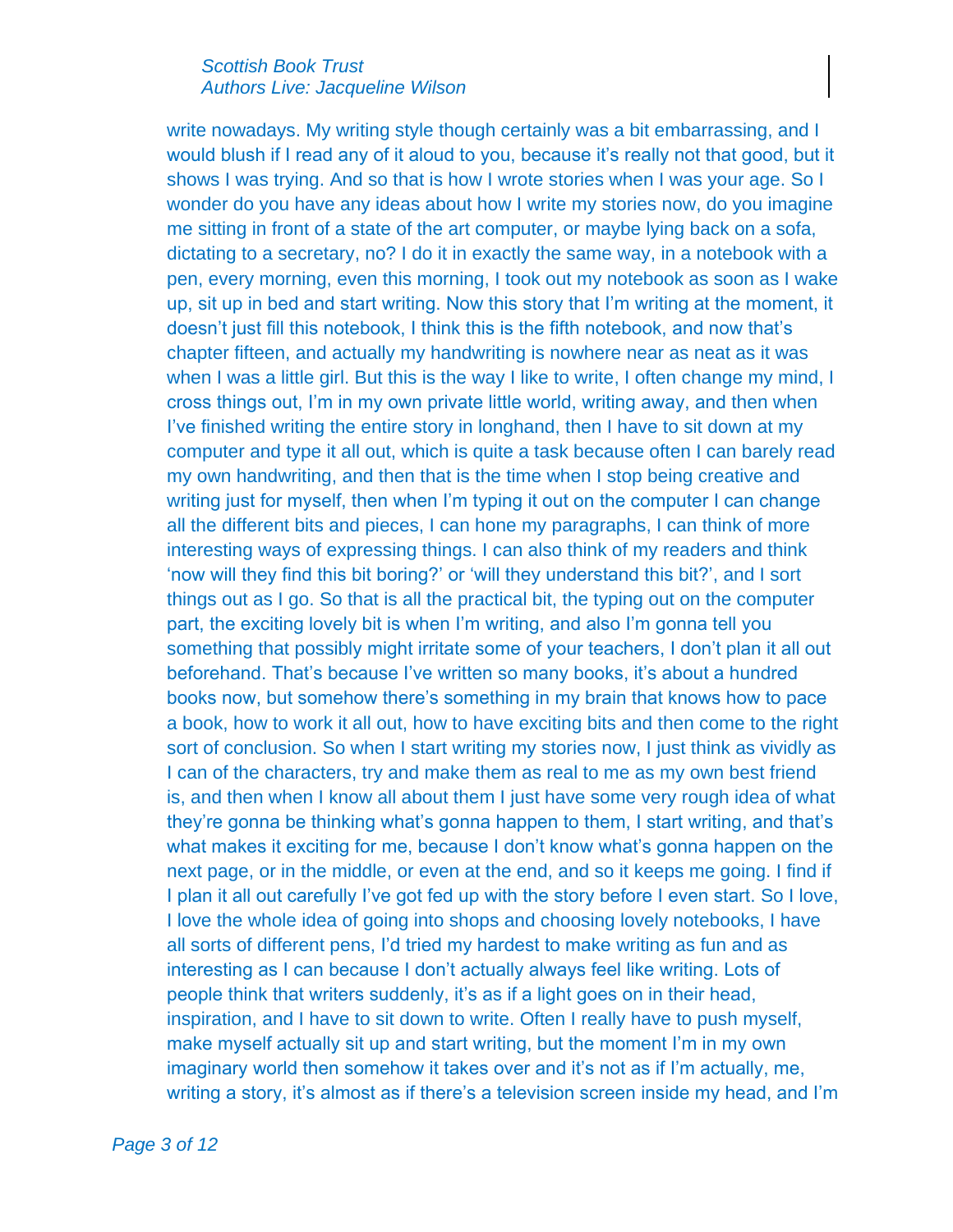experiencing it. Now when you choose to write a story, you can write it all different ways. I find it easiest to write in the first person, as if I am the child themselves telling the story, I find it's the most immediate and interesting way to write, and it's certainly a good way, if you're an adult writing for children, it helps you actually remember what it felt like to be a child, and I at the moment, I can't see any wood to touch, I'll cross my fingers, I haven't run out of ideas, and as I said, I have now managed to write about a hundred books. Although often when people here my name there's just one book, one character, that people think of, and that's probably because I've now written four books about this character, there've been a very successful long running television series, all sorts of different merchandising about her.. Has anybody got any idea which character I'm thinking of?

Aud: (mumbling)

## A Girl in Aud: Is it Tracy Beaker?

JW: Tracy Beaker, absolutely! And whenever I talk about my books, I have to tell the very silly but true story, about how I got Tracy's name, because I knew I wanted to write about a child stuck in a children's home, absolutely desperate to be fostered, and I wanted to write about it in a very sort of fast, funny sort of way, with lots and lots of illustrations, and I knew she had to have the right sort of name. I wanted something quirky, and yet something believable and I knew I wanted her first name to be Tracy but I couldn't think of a good surname, last name for her, and I was thinking about this one morning in my bath. Now this is another place that I find quite inspirational, I don't know if any of you like to lie back in your bath and just day-dream. So there I was, in my bath this morning, just thinking 'right, I really wanna write this story about my girl Tracy, but what on earth shall I call her for her last name', because I knew I wanted the title of the story to be The Story of Tracy...and then I wanted this absolutely perfect surname. So I looked all round my bathroom for inspiration. Now I don't know what your bathrooms are like at home, but mine is just the conventional sort, and looking for ideas I thought 'shall I call her Tracy Facecloth? No. Tracy Soap? No. Tracy Toothbrush? No. Tracy Tap? Certainly not. Tracy Toilet? No, definitely not suitable..', and so I decided 'right, I am never ever gonna get any kind of inspiration just lying here in the bath hoping that some ideal surname will come to me'. So I sat up, washed my hair and then when I rinsed my hair, I don't have any elaborate shower attachments, I just keep an old snoopy beaker on the end of the bath, run it under the taps and sleuth my hair down. So I reached for the beaker, and then stared at it, and thought 'Tracy... Beaker', and that I promise you, is the exact way I got Tracy's surname. So it just shows you that if you're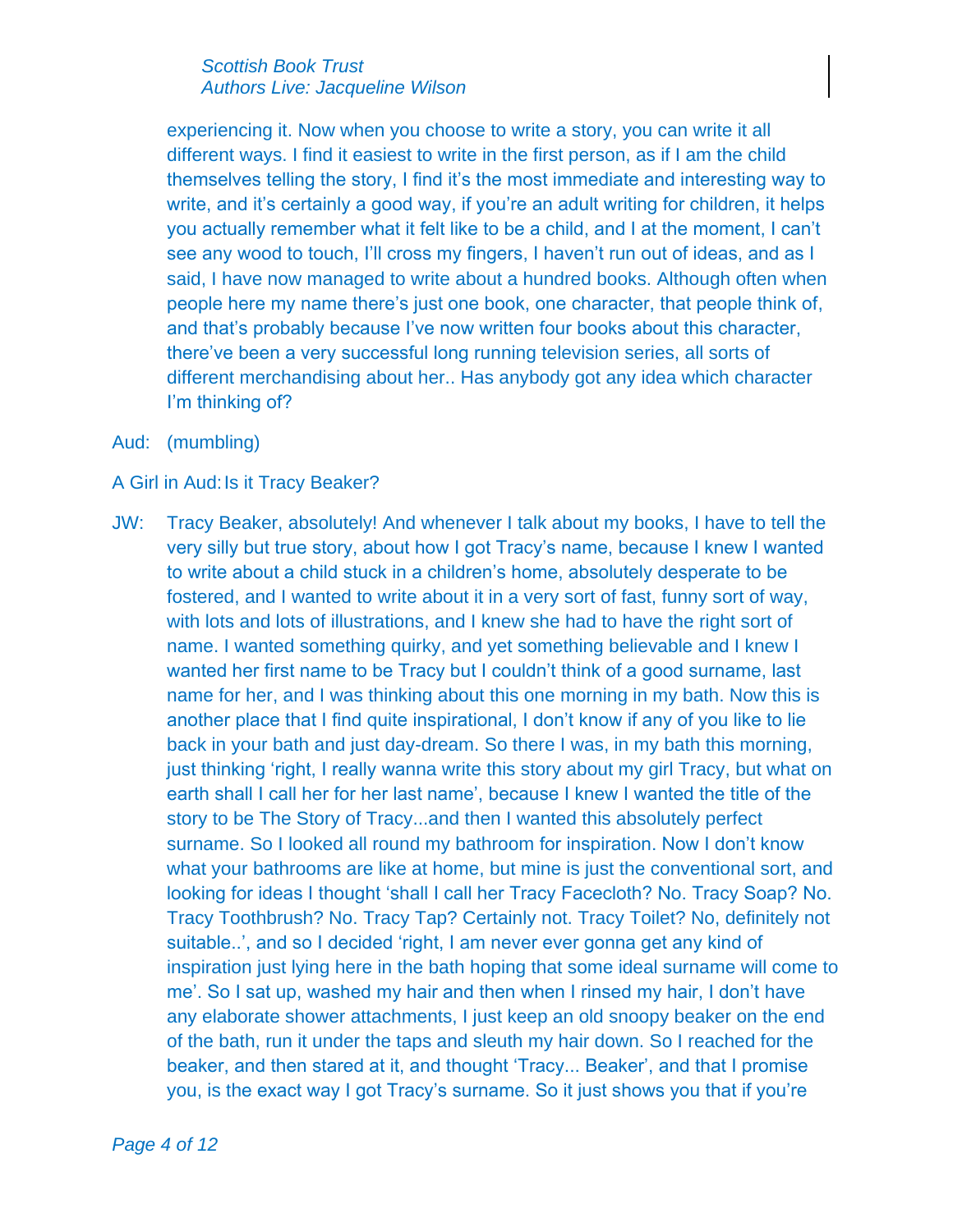lucky, you can get ideas from anywhere! Now lots of children think I write out of my own true experience, and that all the things that have happened to all the people in my books have happened to me. In which case, I would have had the most tragic, terrible childhood ever! Mostly I make everything up, but I did decide it might be fun to write my own true story. Now what's it called when you write your own story about yourself? It begins with A. Anybody got any ideas? Yes!

### A Girl in Aud:An autobiography.

JW: An autobiography, well done! And I've written my own autobiography for children, Jackie Daydream, from when I was born – so I've obviously got a vivid imagination, 'cause I can't really think back that long ago – till when I was eleven years old. I called it Jackie Daydream because that was the nickname a very fierce teacher at my primary school gave me, not like my lovely Mr Townshend, my favourite teacher who encouraged me with my writing, Mr Branson was in year six, and my goodness he was fierce! And in those days, long, long ago in the 1950's, teachers were allowed to hit you whenever they wanted, and if they thought you weren't paying attention they would sort of throw chalk at you, even the blackboard eraser at you, and Mr Branson used to parade up and down all the aisles in the classroom and peer at what you were writing, and if you made an inkblot or a spelling mistake his ruler would come out and whack you across the knuckles. And so I was terrified of Mr Branson, we all were, and I never dared look him in the eye, and because of this, because I was so scared and shy of him, he said I was sly, which was very unfair I think, and he actually called me Jackie Slyboots. And also it was in Mr Branson's class that I had to wear glasses. I think I was very short-sighted throughout my childhood – maybe that was one of the reasons why I could never catch a ball, I couldn't see it coming at me – and so I went to the opticians and they said 'you've gotta wear glasses', so I had to go to school wearing my first pair of glasses, and you know what it's like when you have to go to school with either glasses, or braces on your teeth, or maybe a new rather odd hairstyle, you're really worried that everybody is gonna laugh at you and tease you. Well all my friends were absolutely cool about my glasses, but Mr Branson took one look at me and said 'oh look it's Jackie Four-eyes', which again was a really horrible nickname. But the other nickname he called me, I think was entirely justified, and that was Jackie Daydream, because instead of always concentrating in the classroom, and listening to how you solve maths problems, I would frequently go off into a little world of my own, make up another bit of a new story, just sort of gaze out the window. I wonder are there any daydreamers here at all? It's very tempting sometimes and so, and this would, Mr Branson would look at me and see from my eyes that I just wasn't concentrating, and he'd suddenly shout 'Jackie Daydream pay attention!' and so when I wrote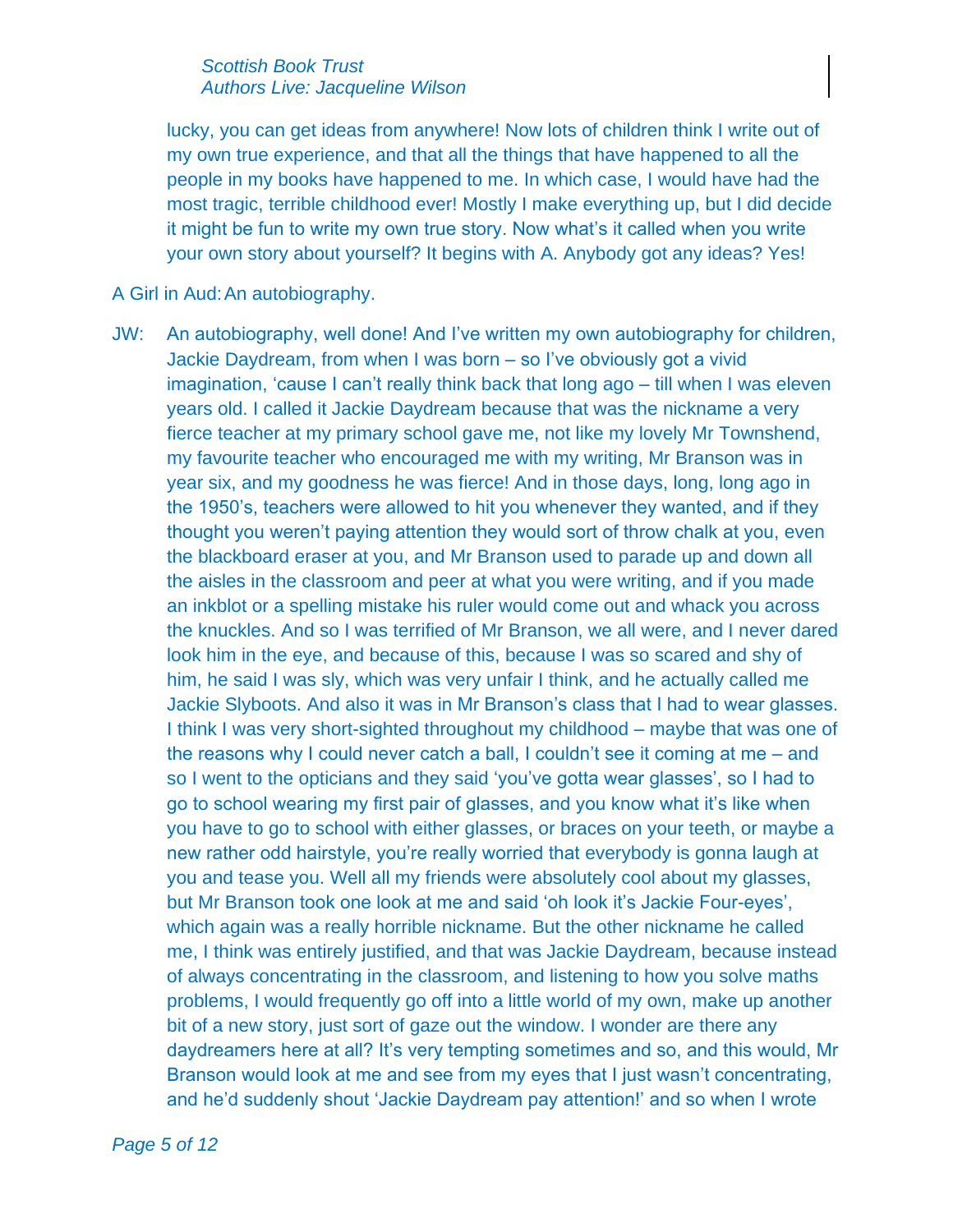the book I thought, okay I'll call it Jackie Daydream. And there were all sorts of things about my best friends at school, my boyfriend when I got into year 6, our holidays, all the different things I liked to do, or hated to do, and there are two chapters, not one, two chapters about all my favourite books, because I was a total bookworm. I absolutely lived in the library and I knew right from the start that the two most important things in my life were reading and writing, and so it was great fun for me to write Jackie Daydream, and there are all sorts of photos of all my friends at school, and teachers, and I included a photograph of Mr Townshend. I was also on, I think it was Blue Peter on children's television talking about Jackie Daydream, and wonderfully Mr Townshend – though he was an old, old gentleman by that stage – actually got to hear about this and wrote to me. Sadly he's dead now, but for just a little while I was back in touch with lovely Mr Townshend, and I could tell him just how much he meant to me, and how very much I felt he'd encouraged me with my writing. Now I normally write very contemporary novels but sometimes I like to do something just that little bit different, and I've always been passionately interested in the Victorians, now I wonder, do you guys actually study the Victorians at school at all? When I wrote a book called The Lottie Project, and I was asking children about studying the Victorians, often children looked at me as if I was completely crazy saying I was interested in them, they say 'you like the Victorians, they're so booring!'. But I tried in The Lottie Project to show a modern child who also had that idea about the Victorians but then was gently converted, but then when I came to write this book Hetty Feather, I pretended I actually was a Victorian girl, Hetty is a foundling, now that doesn't mean she's an orphan, it means back in Victorian times when women had children and they weren't married and didn't have any means of supporting the children, they couldn't keep them themselves, and so what they sometimes were forced to do was to give them into this particular institution, the foundling hospital, and then they could never see their babies again. Imagine how sad it was for them, and how sad it was for the children, being brought up in this institution which was very strict and fierce, with matrons who very much just told the children what to do, the children they had enough to eat and even the girls were given a good education, but they were very much told that they were foundlings, they had to know their place, and when the girls and boys got to the age of fourteen, when they left the foundling hospital they couldn't go on and do all the exciting things that we can do nowadays. It wasn't quite so bad for the boys because many of them went off to be soldiers, but for the girls there was only one occupation thought suitable for them and that was to be servants. Now my Hetty is a fierce little thing, she doesn't actually want to grow up to be a maid. She's very much a rebel, she's got bright red hair and often people say that people with bright red hair have got fierce tempers, I think that's a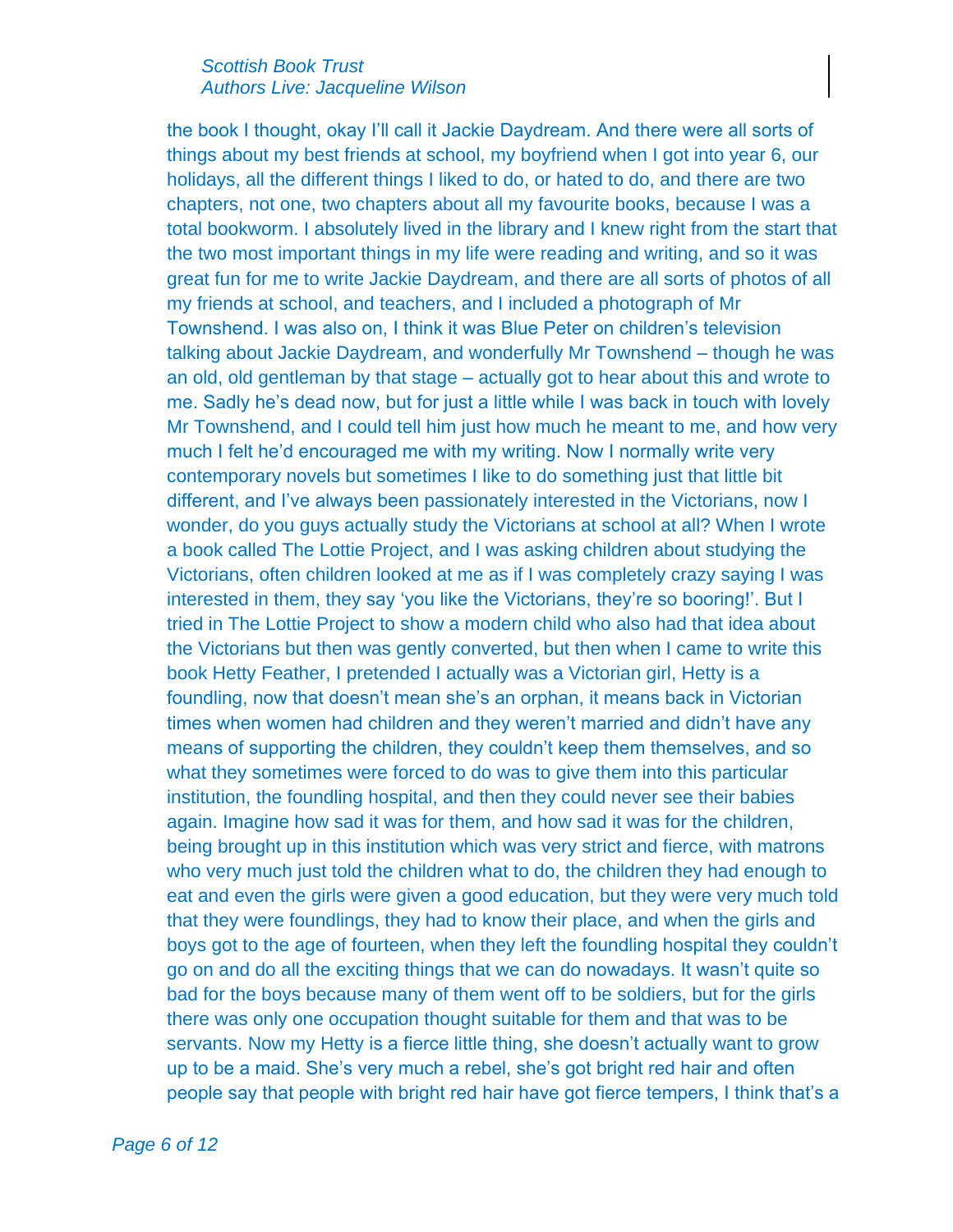bit silly, but certainly Hetty has a temper of her own and she has a mind of her own, and she decides what she's going to do, and all sorts of different things happen to Hetty. At the end of the book it has what I hope is a good ending, and a surprise ending, but since I've written it so many people have got in touch with me and said, 'come on, what actually happens next to Hetty and did she ever end up a maid, and did she ever find Madame Adeline at the circus again, and what is going to happen to her now she knows who her true mother is?'. And Hetty herself didn't seem to go away, she was sort of as if a ghost of Hetty was sitting beside me all the time, so I did write some other books but now I am writing another story about Hetty, a sequel, very nearly finished it. I'm now on about chapter eighteen I think, it'll be about twenty chapters, and yet I think even at the end of this sequel to Hetty, there's probably more I want to write, so it's probably gona end up with three books, and when you write three books all about the same character it's called a trilogy. So there might well be a Hetty Feather trilogy, I hope so, 'cause I love writing about Hetty, though you have to work harder if you're writing an actual historical book, 'cause you gota make sure you've got the facts right. I couldn't have Hetty looking at an outfit and saying, 'Oooh that looks so cool', because you didn't use words like that back in Victorian times, and she couldn't text her friend on her mobile, and she couldn't play computer games, and she couldn't watch the television, and she couldn't jump in the car because none of these things had been invented. So I had to think myself back to what it would be like and then I particularly had to make an effort to try and imagine what it would be like to be brought up in this harsh institution, everybody wearing the same odd uniform, never understanding what's going on in the outside world. But it was thrilling to be able to do this, it was as if I were leading another life altogether. I've even started dreaming about Victorian times now because I got so interested in it. But I don't intend just to write Victorian stories, and I thought just for the last few minutes, I'll talk a little bit about my latest book, which actually comes out in February, and as you can see it's called Lily Alone, and this is a bang up to the minute contemporary story about my poor girl Lily, whose the eldest of four. And there's Lily, and then there are the twins, Baxter and Bliss, then there's the very little sister, Pixie. And they've got a mum, and their mum loves them in lots of ways, but the mum isn't the sort of kind, sensible, loving, gentle mum that you would want her to be. Mum's very young, mum wants her own kind of life, mum gets a new boyfriend and mum decides to go off to Spain with the boyfriend and leave the kids on their own. She makes a tentative arrangement that somebody, maybe, will come in and look after them and see they're alright, but this all goes horribly wrong, and Lily, whose just eleven, is left in charge of her brother and two sisters. And they don't actually go to school because she's worried that one of the teachers at school might find out. And so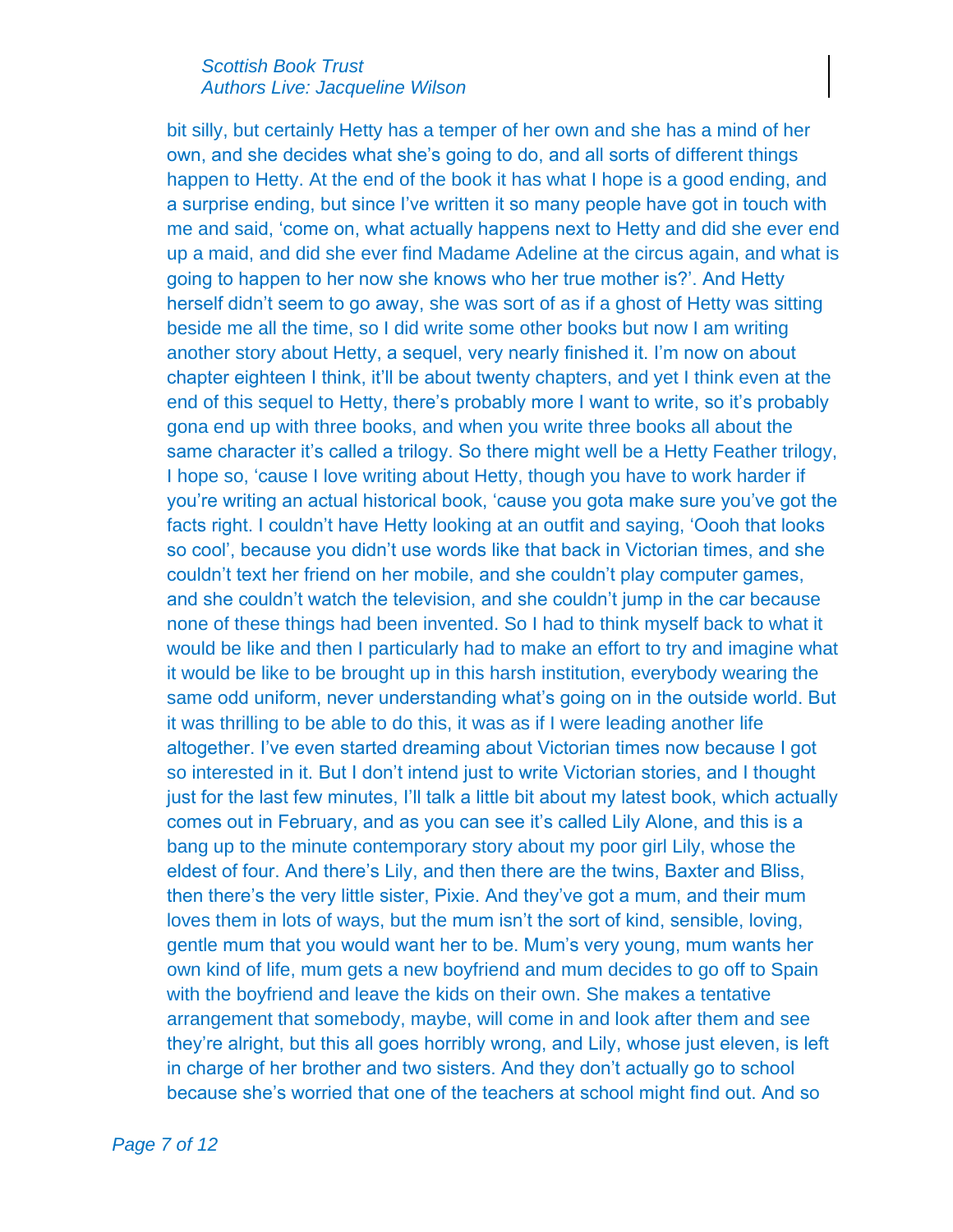they just, they live at home, and they go out to the local playground, and for a while mum's left them enough food but then mum doesn't come back when she's supposed to, and then a teacher comes round wondering why they haven't been coming to school, so they decide that until mum does come back they will camp out somewhere in this great big park. Now I thought this gave me lots of opportunity as a writer because, partly, if you were in this situation it might be fun, you could eat more or less when you wanted, you wouldn't have to go to bed straight away at night. If you were camping out in a park it would be exciting, you could play all sorts of games, but then also it would get scary, you would feel so worried about things, and poor Lily, she's got not only to care for herself but she's got to try n care for her family too. In effect she's got to be the mum, and I had great fun going round Richmond Park, which is a great big park, ten miles round park, just outside London, very near where I lived, and I tried to think 'where would I hide in this park?', and there's lots and lots of very old oak trees which are hollow inside, and I found the exact right tree which the children could actually climb up inside and hide in. There are many cafes in Richmond Park, I thought well the kids wouldn't exactly steal food but maybe, you know the way sometimes, you know, ladies get together and they eat but they leave larges wodges of cake behind or sandwiches. The children could always come up and sort of grab a bit, so they could get extra food that way round. And I thought, 'what would really frighten them at night in the park? What would the fun things be?' and I had a really fantastic time writing Lily Alone. And I did wonder if any of you fancy writing, I thought you might like to write a story like this, about some children – you invent your own characters – stuck in a situation with no adults around them and they've just got to fend for themselves. And if this idea doesn't grab you, maybe you'd fancy writing a Victorian book, maybe you'd fancy writing about a child in a children's home, like Tracy Beaker, or you might even want to write your own autobiography – it's up to you! Now I've talked for quite a while, I think this is gonna be the best bit of all, when we actually have some questions! So I know that some of you have got some questions, and I hope that there might be lots and lots of questions from all the other children viewing all over the country, so whose..

- JF: There are, there are indeed a great many question a round of applause I think for Dame Jacqueline Wilson.
- Aud: (Applause)
- JF: I think it's so wonderful to hear you talking so enthusiastically about what you do. You're clearly as enthusiastic about the writing as everyone is about the reading of your books. Now as you can imagine, so many questions have come in from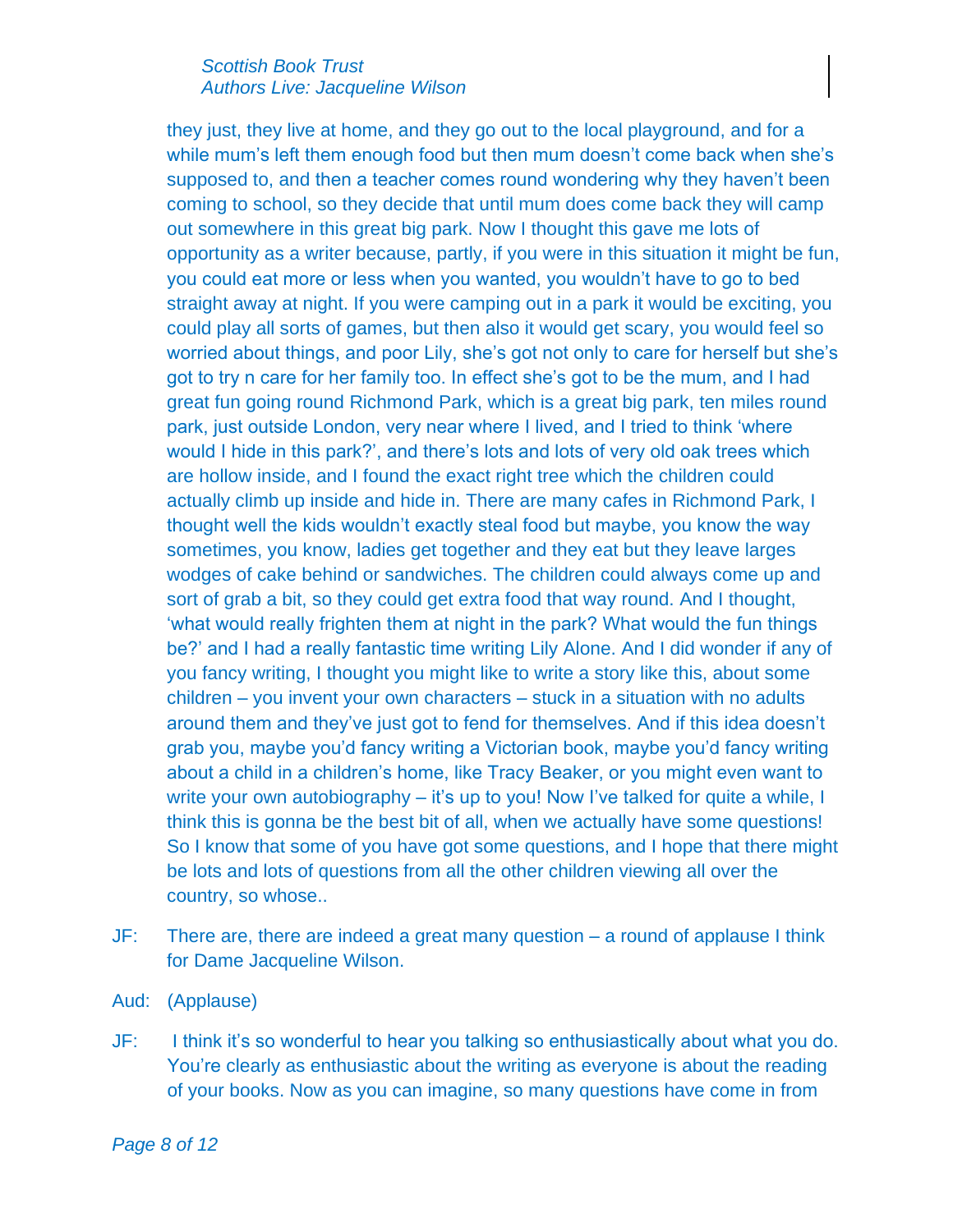across the country, but we have a question here from one of the members of our audience. Could you put your hand up whoever's going to ask the question? Yes just along at the front row here, n we'll give you a microphone. Thank you

- Girl: This is the one of, (clears throat), sorry, this is one of the most asked questions but what inspired you to start writing books?
- JK: This is always the bit where I flounder a little, trying to think what inspires me, as sometimes I get very lucky in that a situation presents itself to me. For instance I was in America with my daughter Emma, we were sitting in Central Park just people watching – fascinating place – and um, and this fantastic looking woman walked past, very pretty but very exotic looking. She had amazing decorative tattoos all over her, and she had two girls with her in very sort of bizarre dressing up clothes, and when they'd gone past my daughter said to me, 'don't they look like the sort of children that you'd write about?' and I thought yes. So I made a little note in my diary 'strange mother, lots of tattoos with two girls', and can anybody tell me the title of the book that I went on to write after that?

A Girl in Aud: Is it the Illustrated Mum?

- JW: It is indeed The Illustrated Mum. So sometimes I get given a gift, other times its just whatever pops into my mind really. I mean I've, I always get worried, you know, will I run out of ideas? Will I cease to feel inspired? But fingers crossed, it hasn't happened yet!
- JF: Thank you for asking that question, and yes indeed that question was asked by I think at the last count thirty-eight different schools right across –
- JW: Oh my goodness!
- JF: the country. There you go. Eh now this question comes from Mia in Hyndland Primary School in Glasgow, and also from Bridge Academy, and the question Jacqueline is, 'why in some of your books do people die?'. Lots of your books are to do with sad stuff, or even death. This is a grim thing to talk about for most people, especially children, taking this into account, why do you still write about it?
- JW: I think that's a very good point Mia. I think because it's interesting. Now way back in Victorian times lots and lots of children's books had the most harrowing death scenes, and thought it's very sad, often they would be quite favourite sections of books because, I think when you read a book, it's lovely to read a book that makes you laugh but, it's always quite interesting to read a book that makes you cry too. To get your emotions engaged within the story. And from time to time,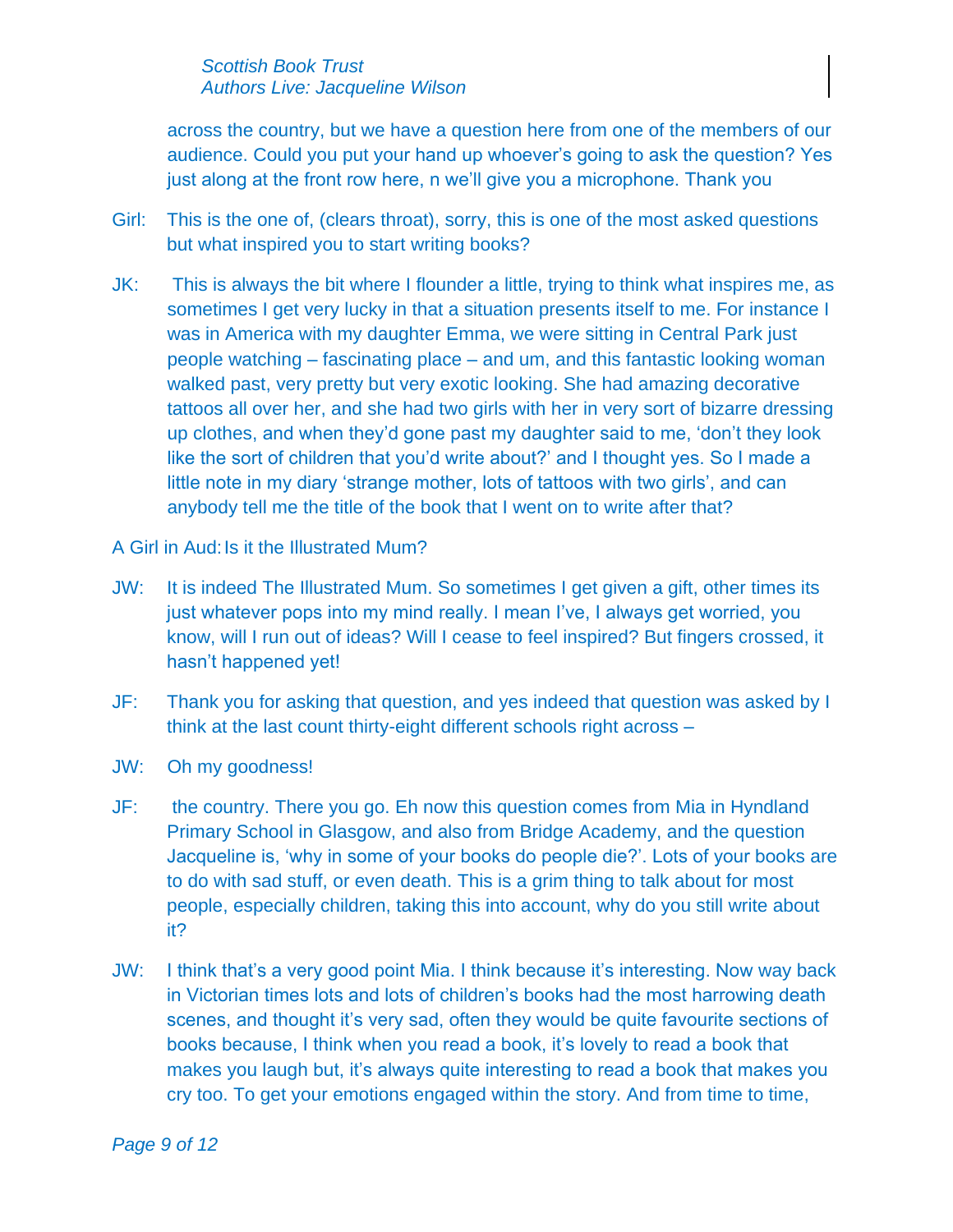yes I plead guilty, I do have some characters dying, or a pet dying, and I try to write about it as truthfully as I can, not to be morbid, but sadly it is something that often we have to come to terms with, maybe a granddad dies, or your pet cat dies, or whatever, and it's no use glossing over things because it is very sad and very upsetting indeed. So I try and write about things as truthfully as possible, but I try even, I know in My Sister Jodie there is a very sad ending, but I did try to have a sort of, a little feeling of uplift and hope at the end because I truly don't want to depress people at all.

- JF: Thank you very much, well that was a serious question, now to a lighter one which has just come in a few minutes ago from St Ann's Primary School. Hello St Ann's. And this is: Is it true, Jacqueline, that every time you write a book you get a new ring? They've spotted the rings.
- JW: This is a wonderful thing I said once on television and then it became a sort of self fulfilling thing in that I had celebrated writing several books by buying a new ring and then I said it on television and children started saying to me each time I brought out a new book and I did a book signing "Oo where's the new ring?", so I thought hmm, I'm going to make to most of this. So I do, for the most part, go and by a new ring. This is the newest ring and I'm very proud of it and it's got a little frog sitting on the front and it's very big and very sparkly, and so that's my favourite baby at the moment.
- JF: An exclusive there. Now this is from St Patrick's Primary in Auchinleck in East Ayrshire. Are you happy with eh television programmes made from your books.
- JW: I am very happy with the television programmes. Obviously Tracy Beaker has been the most popular television programme and I think Dani Harmer has done a wonderful job making my Tracy come true for so many people and there's also been other adaptations of my work that I've really really enjoyed, particularly there have been two that I've thought have been absolutely perfect. One was the television version of The Illustrated Mum and the other one was the television version of Dustbin Baby and I get sent a DVD and I must admit that form time to time I watch them, Not to pat myself on the back but to applaud the way the director and the actors have brought my characters to life. I think they're fantastic.
- JF: We all know that feeling when you're reading a book and you love it so much and you're disappointed when you come to the end of it. Interesting question from Islay Primary, have you ever written a book where you didn't want the writing to end? You didn't wan to the book to end?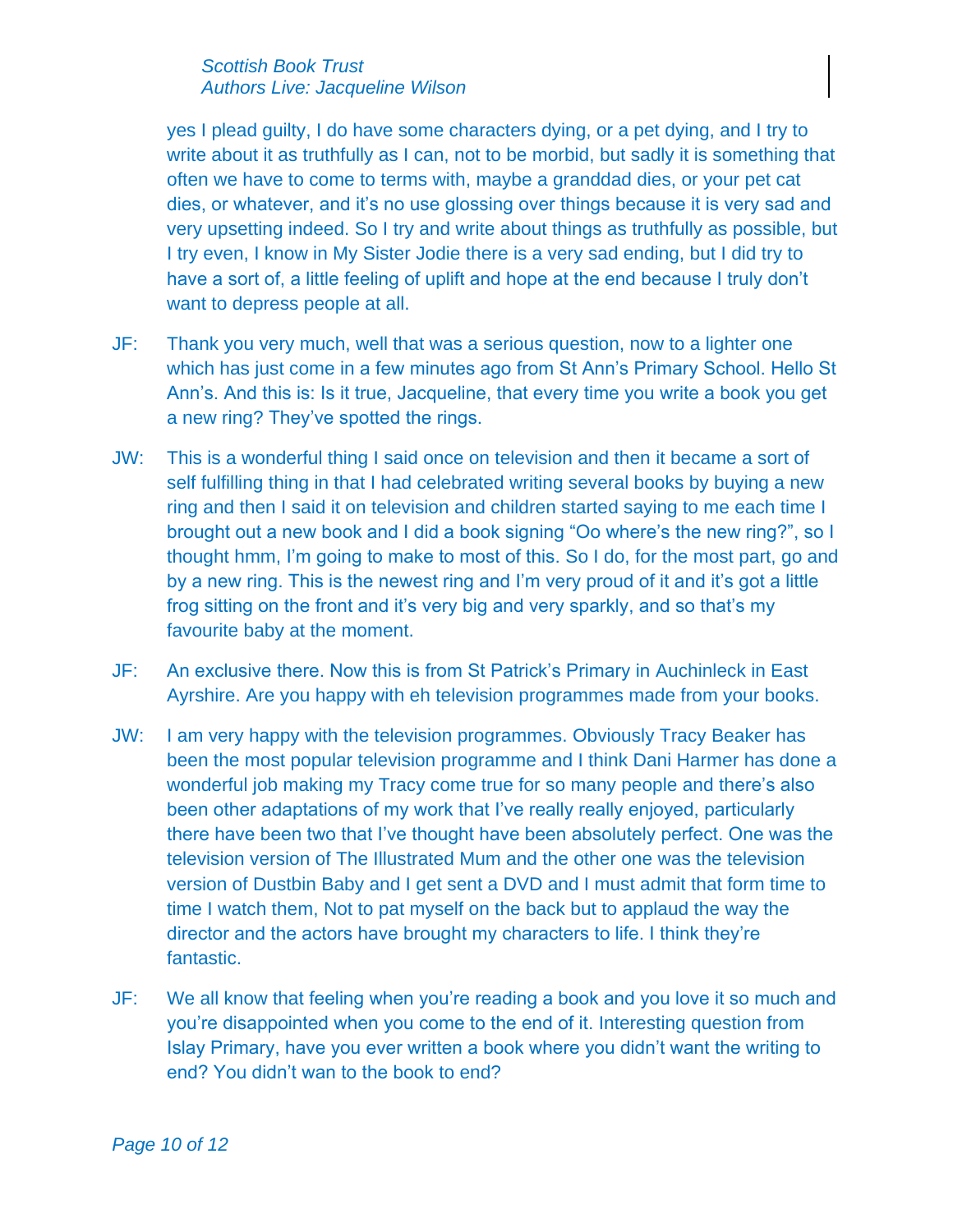- JW: I'm always quite pleased when I get to the end and in fact I'm childish enough that when I've written that last sentence I actually print The End. But it's always a delight but by the next day I'm already starting to miss the characters and wish that they were still with me. I mean at the moment I write two books a year and so I only have about a week in-between books and then I start off with new characters, but just occasionally a character will haunt me like Hetty Feather, like Tracy Beaker indeed, and then when that happens I think okay, time to write a sequel.
- JF: You give yourself a week in-between? My goodness me.
- JW: I do
- JF: Now this comes from Ifton Heath Primary School from Meg Jandril, hello there, and Freehold Community School in Oldham: apart from writing, what do you like to do in your spare time? It doesn't sound like you have much.
- JW: I love to read. I always have a book on the go. Whenever I go on holiday I'm quite good about clothes and just have a few easily packed outfits, but my suitcase always weighs a ton because I take about 10 books with me because I have this fear that I will run out of things to read, so I love reading. I like going swimming. It's the only sporty thing I can do, and I do try and go swimming. I don't go everyday now, but as often as I can I swim. I love to shop and it's very frustrating because I am in Glasgow at the moment with fantastic shops and I don't think I'm going to have time to go round them all. I love art galleries, I love going to films, I love walking. I don't look like the sort of person who strides out but I do, I like to go for 2 hour walks. Ummm....what else do I like? I like seeing my friends and having fun.
- JF: It does sound like fun. Now this might be an impossible question to answer. It comes from St Thomas Moore Catholic Primary School in Peterborough. Hi. The question is what message can we learn from all of your books together?
- JW: I don't actually set out to do books with messages. I'm trying hard to write a book that will entertain children and engage them and that they're fun to read but I suppose, if there's one message in my book it's that some people are from some reason or another, odd ones out. They don't fit in, they don't have a conventional family background, they might look a bit different, they might like to do things differently, and I think the basic message is it's okay if you're different. In fact it's great if you're different, and don't let's pick on other people because they're different.